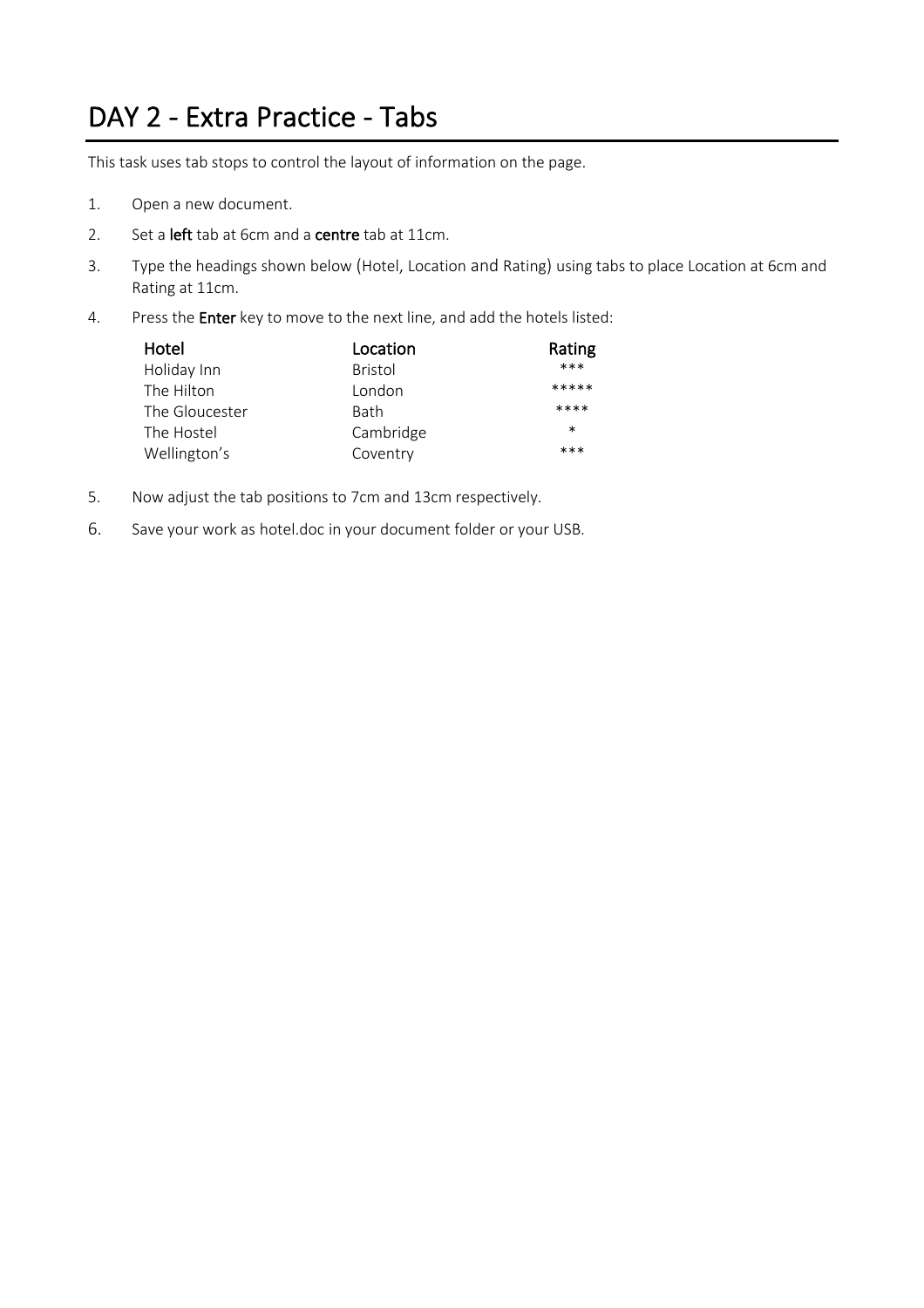# **Task 5 – Styles**

- 1. Open a new blank document. Display the **Styles and Formatting** task pane. What styles are listed for this document?
- 2. Now open the  $flyer.doc$  file. How many new styles are there compared to the blank document?

# **Task 6 – Applying styles**

- 1. Open the file flyer.doc.
- 2. Apply the style Title to the document title European Computer Driving Licence at UCL.
- 3. Apply the style Quote to the first paragraph  $\text{Maybe}$  you are nervous...
- 4. Select the three headings: The Qualification for You, What is the ECDL? and A Baseline Skills Qualification (use **Ctrl+click** to select the three headings at the same time). Apply the *Heading 1* style to these headings.
- 5. Apply the style Heading 2 to the three sub-headings: The Seven ECDL modules, How to Register and Other Useful Sites.
- 6. Apply the style List Bullet to the list of seven ECDL modules.
- 7. Apply the character style www to the three Web addresses found in this document.
- 8. Apply the style Indent to the paragraphs under the heading How to Register. Has the www style applied to the web address www.ucl.ac.uk/is/training/ecdl.htm been retained. Why?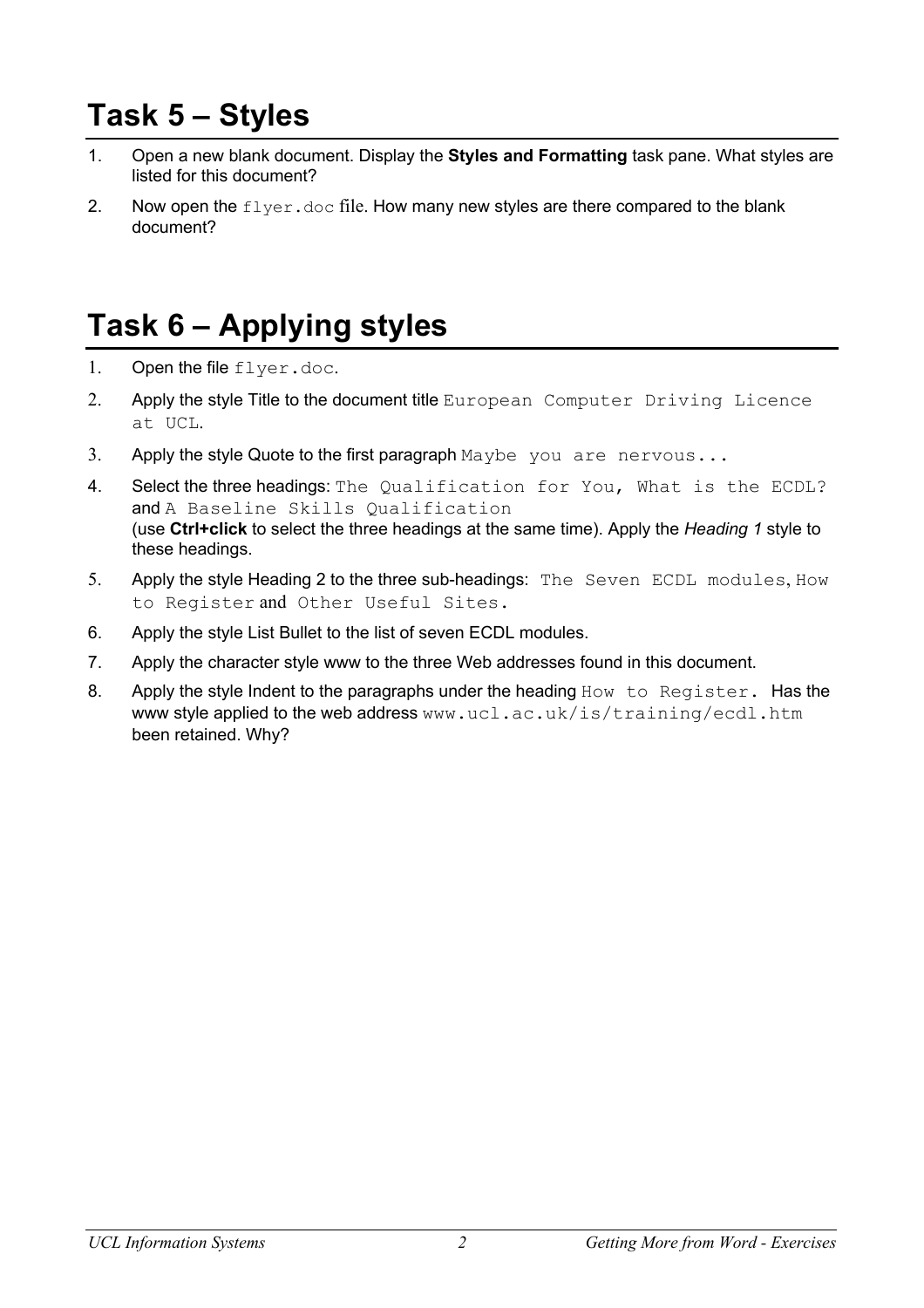# **Task 7 – Templates**

- 1. Create a new template based on the *Normal* template, with the following settings:
	- Add a header to include the text University of London.
	- Add a footer with centred page numbers.
	- § In the body of the document, apply the *Heading 1* style to the first paragraph.
- 2. Save the template in the default location with the name basic-template.
- 3. Close the template.
- 4. Create a new document based on your template and type a heading into the first line it should be formatted using the *Heading 1* style.

### **Task 8 – Tables**

- 1. Create a new document, and insert a table with 4 columns and 3 rows.
- 2. Adjust the width of the columns: Set Column 1 to 2.16 cm (1"), Set Column 2 to 3.43 cm (1.5"), Set Column 3 to 2.16 cm (1"), Set Column 4 to 1.54 cm (0.6").
- 3. Save it as hotel2.doc.
- 4. Add the following data to the table.

| Resort  | Hotel       | Rooms | Rating |
|---------|-------------|-------|--------|
| Bermuda | Elbow Beach | 300   | *****  |
| Gambia  | The Heights | 204   | ****   |

5. Modify the table to include an extra column between Rooms and Rating and an extra row at the bottom. Enter the title **Price £pppn**, and enter the data as shown below.

| <b>Resort</b>  | <b>Hotel</b> | <b>Rooms</b> | <b>Price</b> | Rating |
|----------------|--------------|--------------|--------------|--------|
|                |              |              | <b>£pppn</b> |        |
| <b>Bermuda</b> | Elbow Beach  | 300          | 600          | *****  |
| Gambia         | The Heights  | 204          | 350          | ****   |
| India          | Fort Aguada  | 250          | 220          | ****   |

- 6. Format all headings so they are bold and centred. Re-size columns where necessary to accommodate the text.
- 7. Format the *Rooms* data and *Price £pppn* data so that the numbers are right aligned and centre the stars in the *Rating* column.
- 8. Save changes.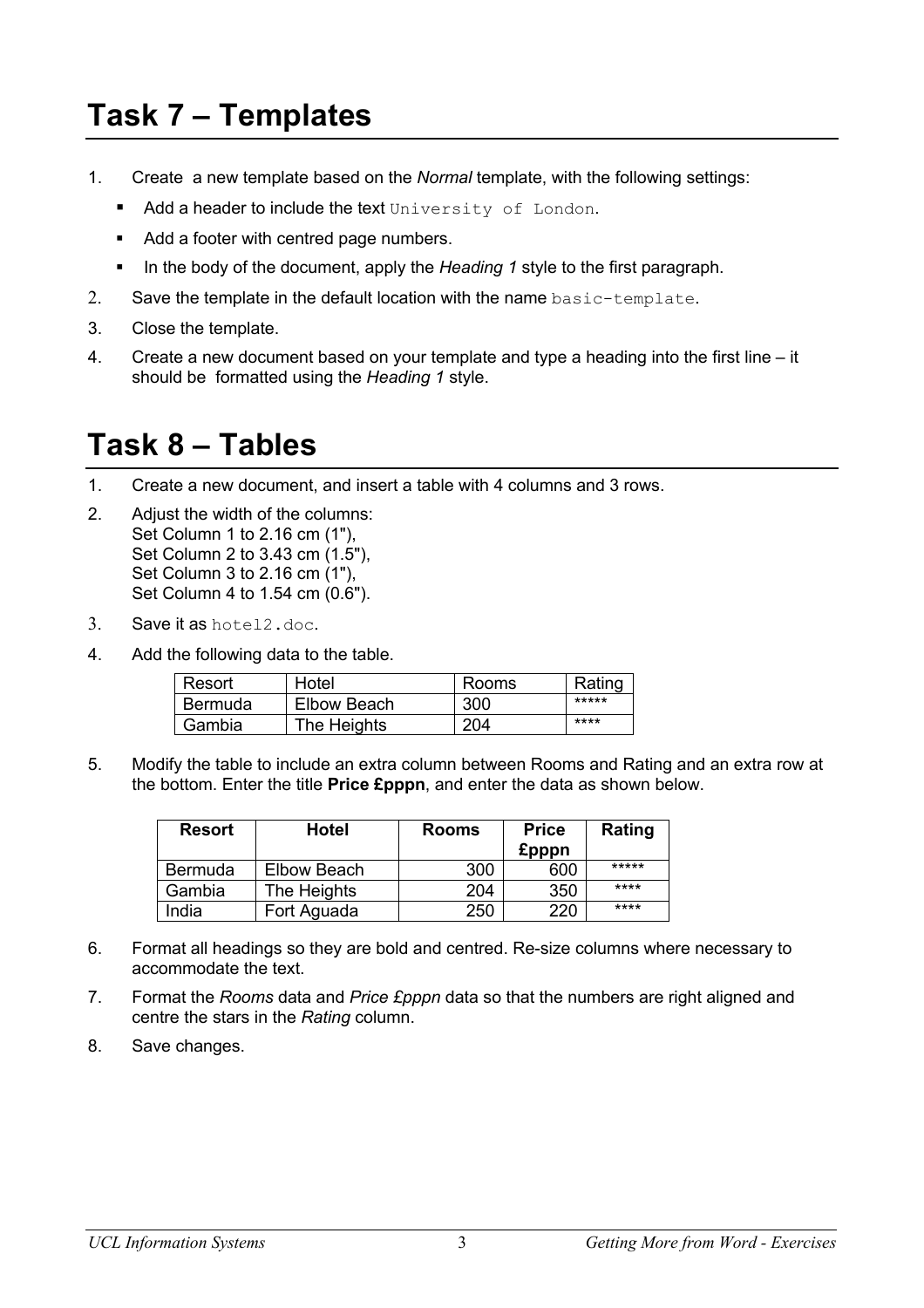# **Task 9 – Autocorrect**

- 1. Open a new document.
- 2. Turn off the *AutoFormat* feature that applies bullets automatically.
- 3. Create an *AutoCorrect* entry to replace an abbreviation of your name (e.g. use your initials) with your full name.
- 4. Create an *AutoCorrect* entry to replace **UCL** with **University College London**. Why might this not be a good idea?
- 5. Create an *AutoText* entry with the name mydetails like the example below substituting your personal details as appropriate.

**Joe Bloggs Head of Sports University College London +44 (020) 7380 1111 joe.bloggs@ucl.ac.uk**

6. Turn the automatic bullet feature back on.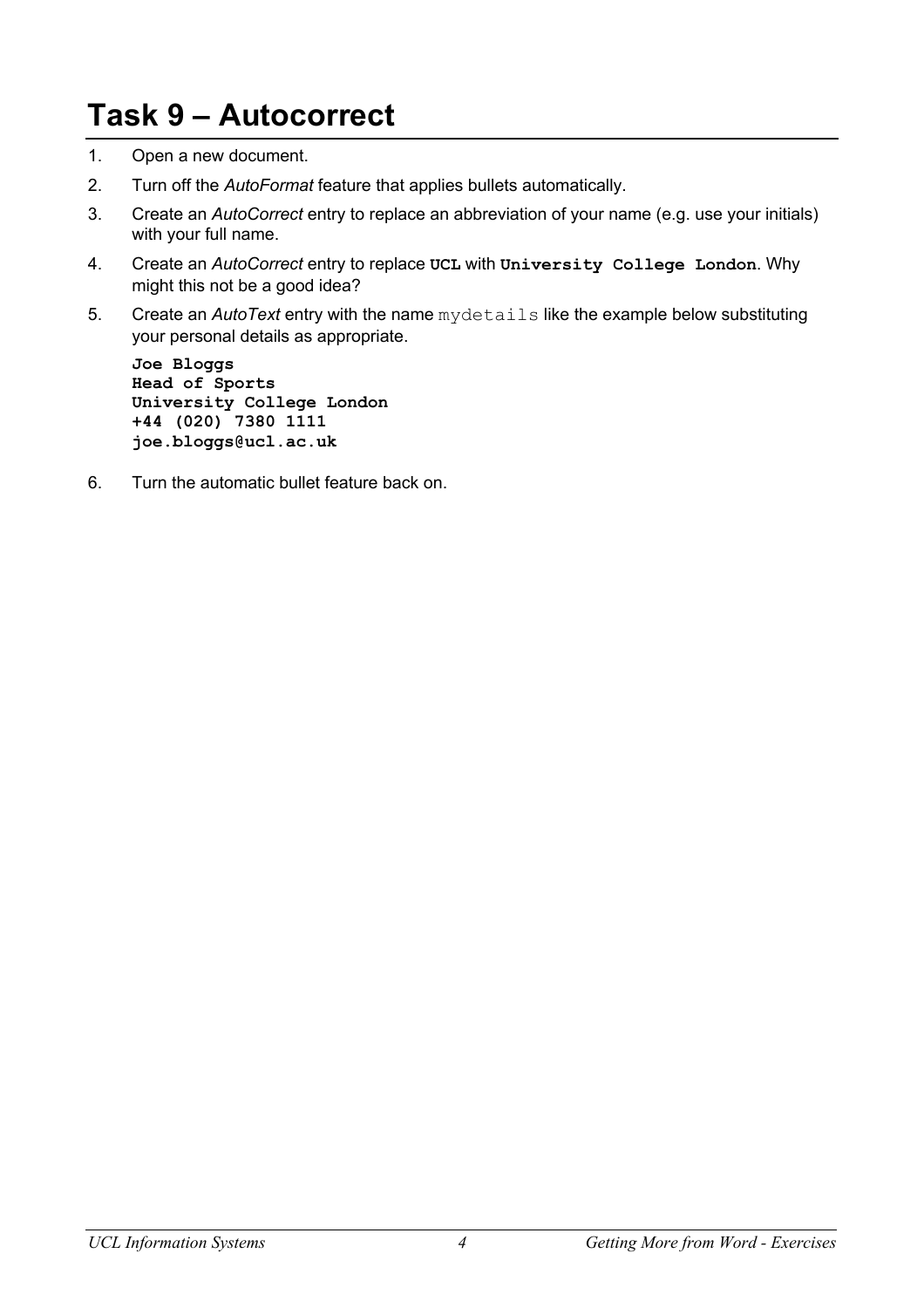# **Further Exercises**

### **Exercise 1 – Indents**

- 1. Follow the instructions to create the document as shown below.
- 2. Use the **Garamond** font, point size **14** for the document.
- 3. Enter the heading and format it using bold.
- 4. Move to the line where the first heading *Aims* is positioned. Set the Hanging Indent marker on the ruler bar at 5.5cm approximately.
- 5. Type the text **Aims** and press the **Tab** key once. Type the text shown. Notice that the text automatically wraps to the new line.
- 6. Repeat Step 5 above for each of the headings shown.
- *Note: If you have the option Help For WordPerfect Users switched on, the left indent marker set in Step 4 does not carry down to the next paragraph.*

| <b>Course E3542 Effective Training Matters</b> |                                                                                                                                                                                                                                        |  |  |
|------------------------------------------------|----------------------------------------------------------------------------------------------------------------------------------------------------------------------------------------------------------------------------------------|--|--|
| Aims                                           | To improve the provision of training within the<br>organisation.                                                                                                                                                                       |  |  |
| Who should attend?                             | All those with a responsibility for training either in.<br>an organisational capacity, or as a provider.                                                                                                                               |  |  |
| Purpose of the Course                          | The course will: provide information on how to<br>map training needs and create training plans;<br>provide information on goal formulation and<br>methods of gathering effective feedback and<br>follow up by the course participants. |  |  |
| Course Structure                               | The structure of the course. A range of teaching<br>methods will be used: formal lectures, group<br>work/discussions, case studies and<br>presentations.                                                                               |  |  |
| Course Content                                 | The course is comprehensive, but specific<br>requests from participants can be catered for.                                                                                                                                            |  |  |

7. Enter the following contact details at the bottom of the text:

```
For further details contact the course co-ordinator:
Jacqueline Heywood 
Training House
Staffordshire
ST7 8RT
01234 456789
```
- 8. Format the text you have just entered in step 7 using bold and italic.
- 9. Insert a new title at the top of the document:
	- People Matter Training Courses Ltd.
- 10. Centre the heading, and format it using **Helvetica Bold**, **14** point. Place a double border box around the title and shade the area using 10% grey.
- 11. Save the file as people.doc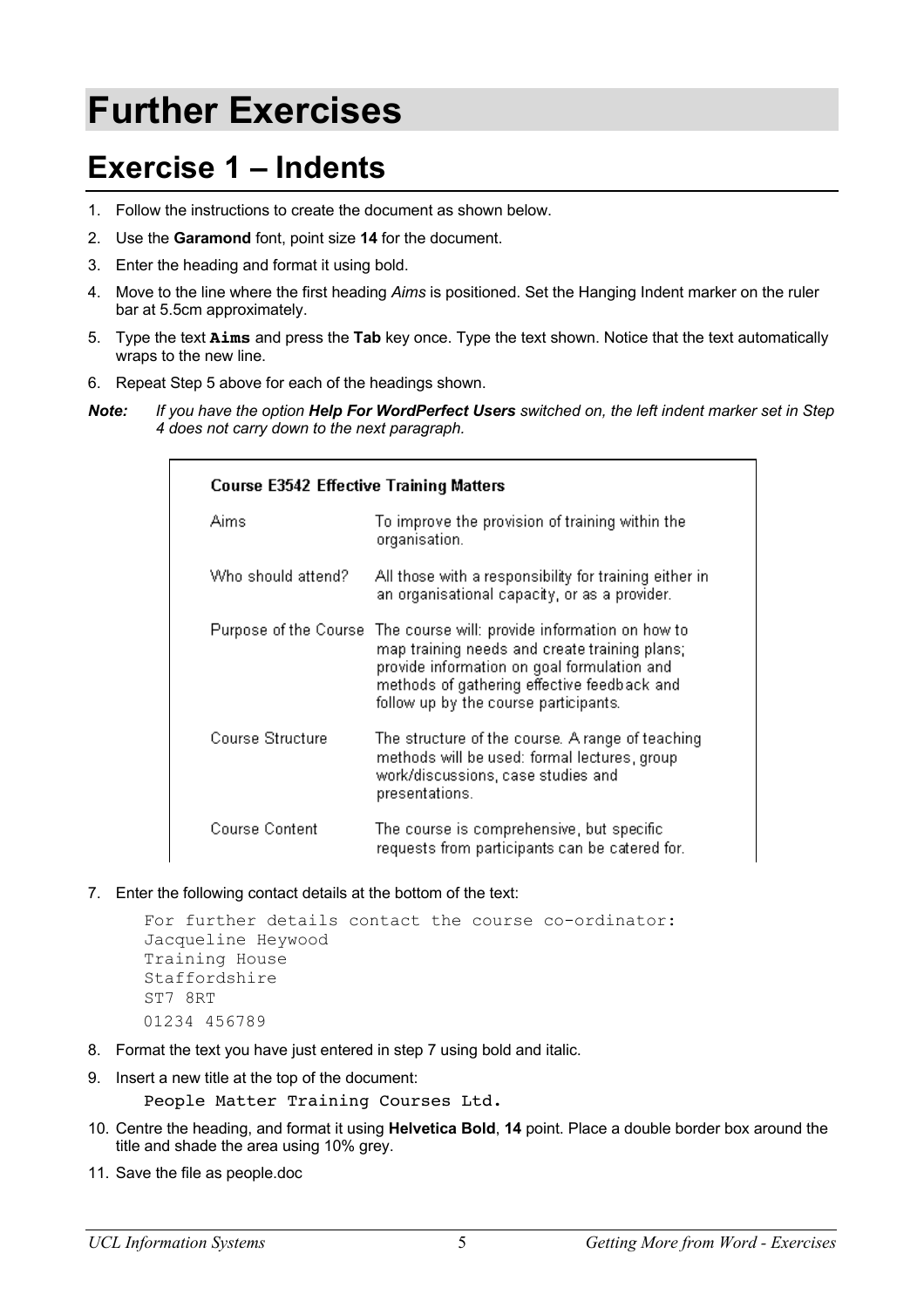### **Exercise 2 – Decimal tabs**

- 1. Create the table shown below using a decimal tab at 1cm, a left tab at 2.5cm and another decimal tab at 10.5cm.
- 2. Press the **Tab** key once and type **1**. (remember the full stop), press the **Tab** key, type the programme title Coronation Street (Mon) Granada, press the **Tab** key and type 19.55 (remember the full stop).
- 3. Repeat this process for each programme title:

|    | Coronation Street (Mon) Granada | 19.55 |
|----|---------------------------------|-------|
| 2. | Eastenders (Thur/Sun) BBC1      | 18.25 |
| 3. | Last of the Summer Wine BBC1    | 18.07 |

- 4. Eastenders (Tue/Sun) BBC1 18.05
- 5. Coronation Street (Wed) Granada 16.35
- 4. Save the file as tab1.doc

### **Exercise 3 – Dot leader tabs**

- 1. Create the table shown below using a right-aligned tab with a dot leader at 11cm.
- 2. Type the programme name, author and title, and format using bold and italics as shown.
- 3. Type the character name Compo press the [Tab] key once (notice as the dots appear) type Bill Owen (notice as the text is forced to the left of the tab marker). Repeat for each of the programme characters.

#### **Last of the Summer Wine** *by Roy Clarke*

| Who's Looking after the Cafe Then? |  |
|------------------------------------|--|
|                                    |  |
|                                    |  |
|                                    |  |
|                                    |  |
|                                    |  |
|                                    |  |
|                                    |  |

4. Save the file as tab2.doc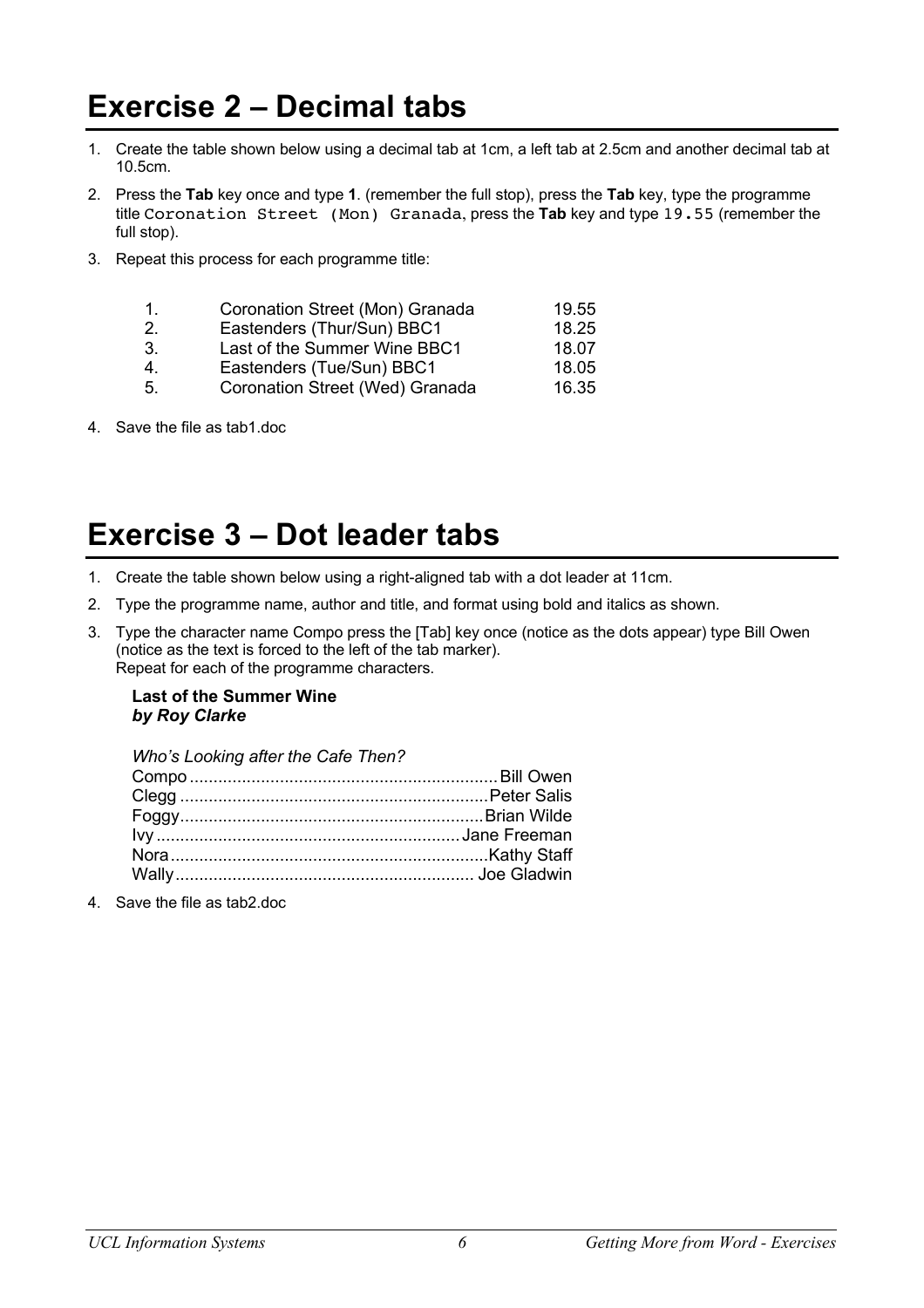# **Exercise 4 – Changing tab styles**

- 1. Create the table shown below using a right tab at 4.5cm and left tabs at 5.5cm, 8cm and 10.5cm.
- 2. Type the heading Holiday Departures as shown and format it using bold.
- 3. Type the first line of column headings as shown, pressing the **Tab** key once between each entry. To create the second line of headings, press the **Tab** key twice, type **Time**, press the **Tab** key once again type **Time** again and then press **Enter**.
- 4. Leave one line space and type the flight details as shown. Remember you only need to press the **Tab** key once between each column.
- 5. Save the file as **tab3a.doc**
- 6. Modify the layout by replacing the left tabs at 5.5cm and 8cm with decimal tabs at 6.5cm and 9cm. Make sure you select the main body of the table only (i.e. from New York down) when you do this.
- 7. Save the modified file as tab3b.doc

#### **Holiday Departures**

| Manchester to | <b>Nights</b><br>Time | Departure<br>Time | Return    | Ref                |
|---------------|-----------------------|-------------------|-----------|--------------------|
| New York      | 7                     | Fri 15.30         | Fri 12.10 | MANA06             |
| Toronto       | 14                    | Sat 13.10         | Sat 15.20 | MANL58             |
| <b>Moscow</b> | 14                    | Fri 14.45         | Fri 06.00 | MANY37             |
| Rome          |                       | Sun 16.15         | Sun 11.10 | MANT <sub>11</sub> |

## **Exercise 5 – Page layout**

- 1. Open the file **alice.doc** in the r:\training.dir\word\getting-started folder.
- 2. Change the top and bottom margins to 3cm and the left and right margins to 3.5cm.
- 3. Insert a new page at the top of the document and type the following details:

```
ALICE'S ADVENTURES IN WONDERLAND
by Lewis Carroll
Chapter XII
Alice's Evidence
```
- 4. Insert a header and footer in the document and select **Different First Page**.
- 5. Create a header to display on every page except the first page with the title of the book on the left-hand side and the chapter number on the right-hand side. Format the text using the Bookman Old Style font, 11 pt, italic.
- 6. Create a footer to display on every page except the first page with the file name (from the **Insert AutoText** button) on the left-hand side and the page number in the centre. Format the text using the Bookman Old Style font, 11 pt, italic.
- 7. Change the paper size to A4.
- 8. Save the file.
- 9. Print Preview the document. How many pages long is it?
- 10. Select the first page only for printing, but do not click **OK**.